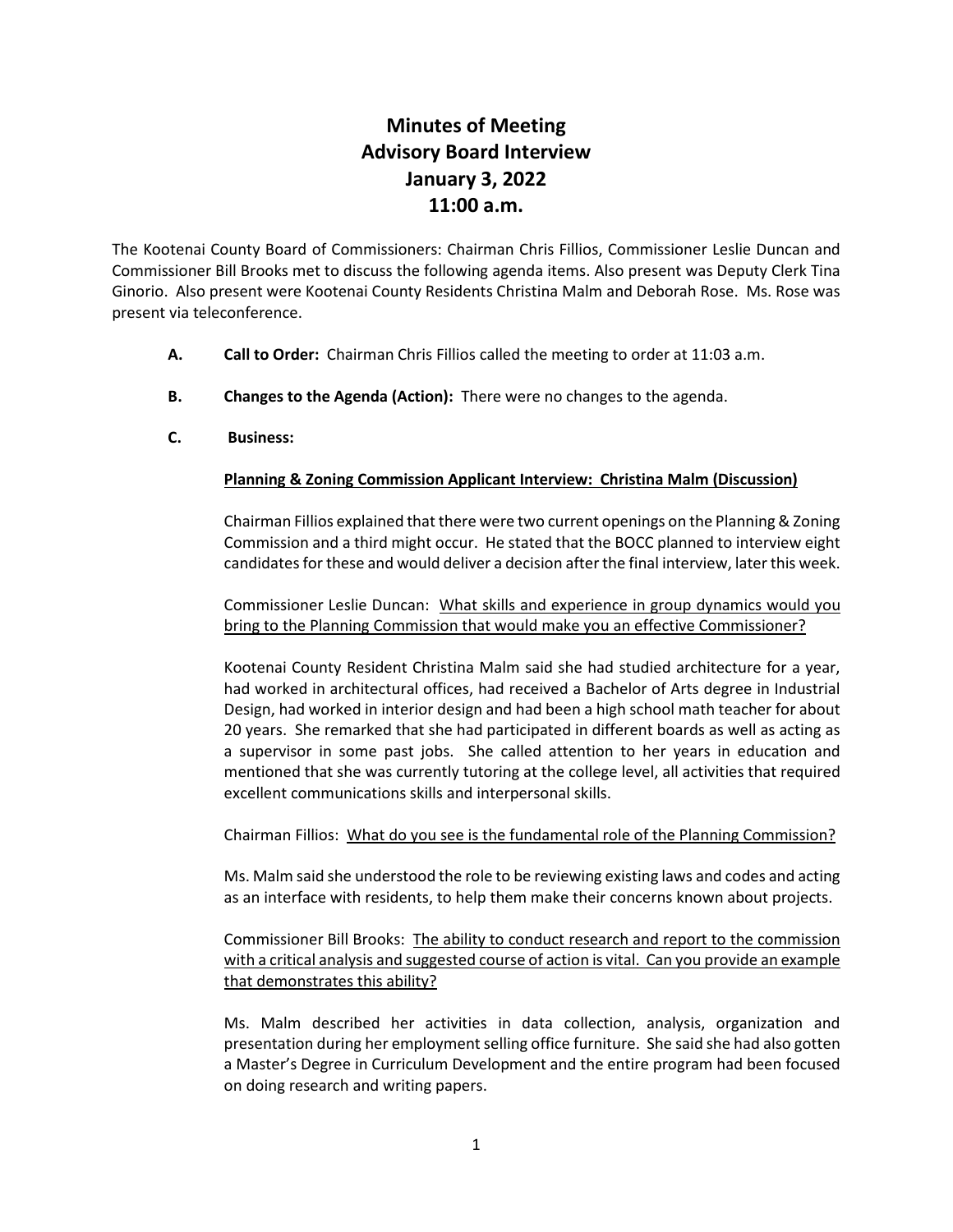Commissioner Duncan: Planning Commissioners are obligated to represent the entire county rather than any particular geographic region or neighborhood area. Can you provide an example that demonstrates your ability to represent the welfare or well-being of the general public?

Ms. Malm said she had been President of the local Teacher's Union Association, because no one else was willing to take on the task. She commented she had to consider the needs of elementary and high school teachers, equally representing all the stakeholders.

Chairman Fillios: An effective Planning Commission requires members from all walks of life to ensure that the entire community is well represented. Would you share why you believe your background or experience would be a helpful addition to the Commission?

Ms. Malm commented that she and her family had previously lived in Seattle and had moved here in 2016, so she could relate well to the large numbers of people who decided to move here. She said she also worked with people with different skill levels and backgrounds, as a tutor.

Commissioner Brooks: Effective Planning Commissioners have certain common traits such as the ability to: express oneself clearly and concisely in public; listen to opposing views and still keep a clear focus on where the real public interest lies (objectivity); keep an open mind to new issues; define what's really at issue on any matter; take the long view; and assemble information and use it to make meaningful recommendations. Can you give us an example of a useful trait you would bring to the Commission?

Ms. Malm reviewed her employment experiences which indicated her abilities to provide all the listed skills.

Chairman Fillios: Why are you applying for the Planning & Zoning Commission?

Ms. Malm said she wanted to contribute something of worth to the community.

Commissioner Duncan: What are the biggest issues Kootenai County is facing?

Ms. Malm stated that growth was definitely the biggest issue facing the County, particularly how to manage growth without creating additional problems or damaging the community's attractiveness. She said she felt improved communication with the public was needed on development issues.

#### Chairman Fillios: What are your thoughts regarding the balance between growth versus private property rights?

Ms. Malm talked about the need to protect private property rights while allowing be openings for economic development. She voiced her concern about objections from homeowners to legally permitted developments. She said they needed to be heard, but she did not feel they should be able to block a project because they objected to its location for purely personal reasons.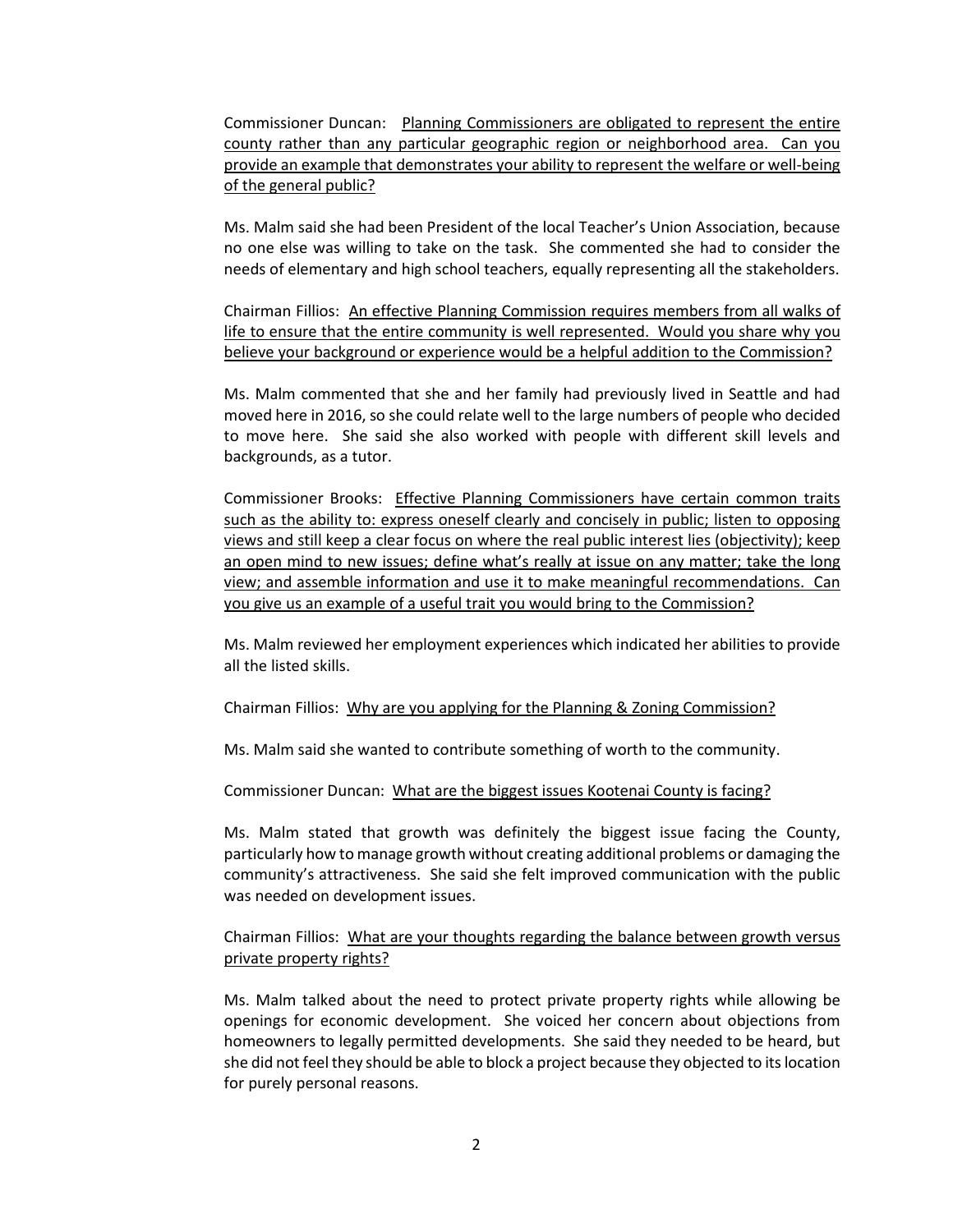Commissioner Duncan: What are your thoughts on the time it currently takes for building permits to be approved? It used to be two to three weeks; now it is about 3 months.

Ms. Malm remarked that she was used to environments in which building permits took 9 to 18 months. She said perhaps the County could consider using different permit procedures for different types of projects, with the idea of streamlining the process in some categories.

#### Chairman Fillios: Would you consider limiting the number of building permits issued?

She said she would need more background information to consider that.

Commissioner Brooks: What are your thoughts regarding preservation of open spaces in the community?

She stated she would like to see some shifts in planning for open space in our communities. She suggested establishing greenspace corridors and encouraging new development projects to include natural spaces that did not include planted lawns. She pointed out this would reduce water use and the need for herbicides and pesticides.

Commissioner Duncan: Have you heard of Agenda 2021/2030?

She said she thought she had recently heard about Agenda 2030, but was not clear on what it entailed.

Chairman Fillios invited Ms. Malm to ask them any questions she might have.

Ms. Malm asked why there were two open positions on the Commission, what the relations between the Board of Commissioners and the Planning & Zoning Commission were, and what the dynamic of County versus cities was.

Commissioner Duncan described the services the County provided the cities, but said that each city had its own planning and development processes, as did the County. She said the Commission terms were for a set number of years, so two positions were up for reappointment and a third person was going to resign.

Chairman Fillios stressed that the Commission needed people with a mindset of workers rather than managers at this time.

Commissioner Brooks asked whether Ms. Malm had served in the military.

Ms. Malm said she had not, but her husband had.

Ms. Malm asked whether there were any overlap between the Comprehensive Plans of the cities and the County.